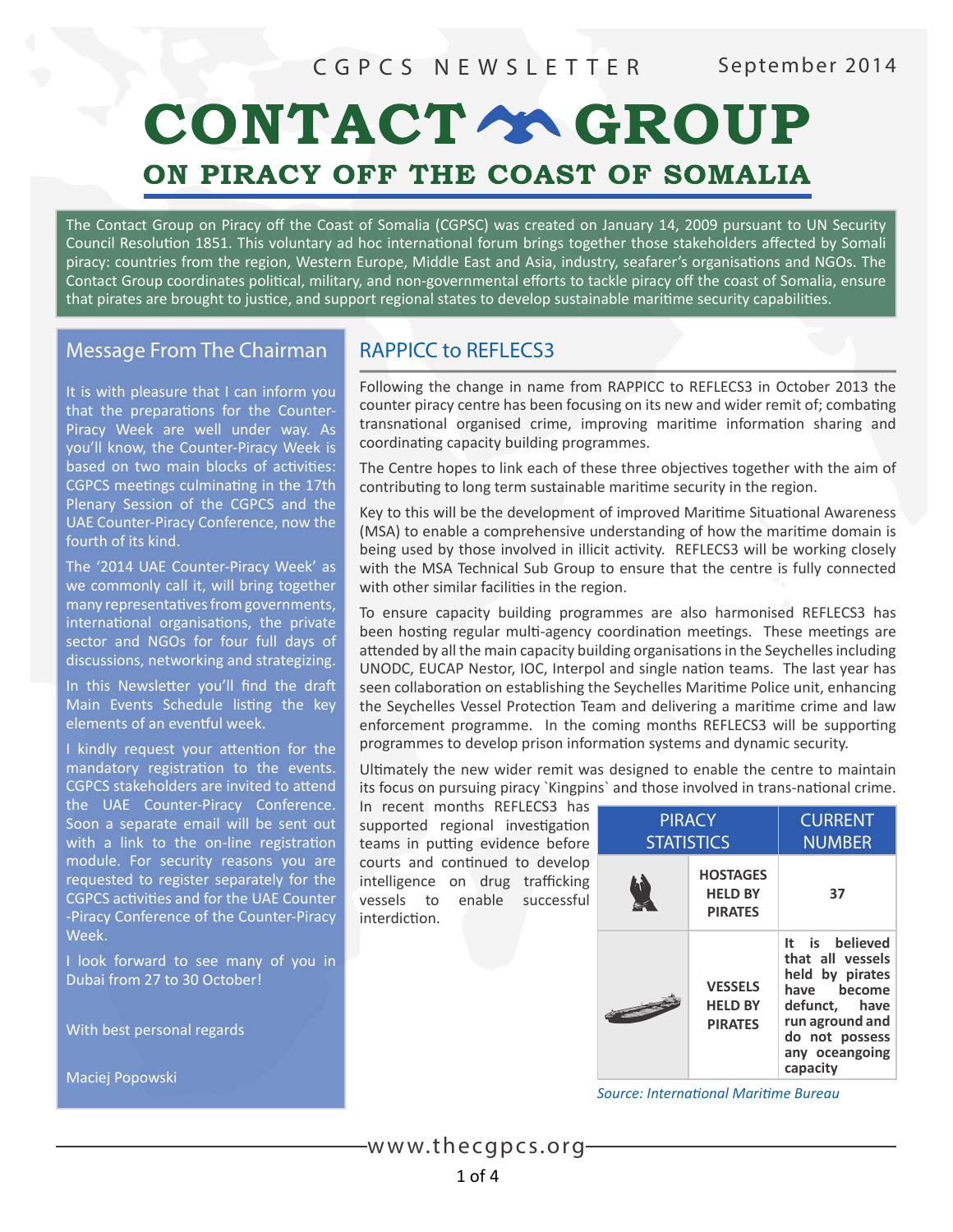#### CGPCS NEWSLETTER September 2014

#### ITS Mimbelli completes NATO Counter-Piracy deployment after 6 months

After six months of support to counter-piracy operations in the Indian Ocean and Gulf of Aden, the Italian frigate ITS Francesco Mimbelli departed Task Force 508 and ended her participation in **[Operation Ocean Shield](http://www.mc.nato.int/ops/Pages/OOS.aspx)** at the beginning of August.

During her deployment she has sailed more than 32,000 nautical miles and spent 152 days at sea. The Italian ship contributed considerably to maritime capacity building in the region whilst still conducting counter-piracy operations right up to her departure from the area. During a port visit to Dar Es Salaam, Tanzania in late July her boarding teams



**ITS Mimbelli visits an orphanage when on a port visit to Dar Es Salaam during her deployment to Operation Ocean Shield - Photo: NATO**

#### EUCAP Nestor continues to build maritime capacity throughout East Africa

As one element of the comprehensive approach of the European Union in the Horn of Africa, the EU's maritime security capacity building mission, **[EUCAP Nestor](http://www.eucap-nestor.eu/)**, now with an extended mandate until 2016, continues to develop partnerships and deliver training throughout the region. In the framework of an on-going Mentoring Teaching and Training programme - MTT - coordinated by the EUCAP Nestor Somalia office in Somaliland, a 3-day MTT activity for Somaliland young Coast Guard Officers was organized between 26 – 28 August. The MTT, attended by 20 mostly junior officers, provided a foundation knowledge of maritime subjects. In particular, as a result of the EUCAP Nestor training, the young



**members of the Somaliand Coastguard - Photo: EUCAP Nestor**



**ITS Mimbelli met EU Naval Force Flagship ITS Andrea Doria shortly before she left the area of operations - Photo: NATO**

performed maritime cooperation activities with the Tanzanian Navy, sharing experiences and knowledge on counter-piracy procedures, Maritime Interdiction Operations, force protection capabilities, fire fighting and damage control procedures.

Furthermore in April/May she has also conducted instruction and experience at sea for officers from the Yemeni Navy and Coastguard as well as conducting exercise with the Royal Navy of Oman in April and June from both Salalah and Muscat. "I am proud of the contribution our crew gave to freedom of the seas and to the security and prosperity of the entire region," said ITS MIMBELLI's Commanding Officer, Captain Davide Berna.

officers achieved a better understanding of generic Coast Guard Functions such as border control, search and rescue, countering illegal fishing, and surveillance. Within the efforts for maritime capacity building, EUCAP Nestor is active in enhancing the Somaliland Legal sector. The August visit to Somaliland set an opportunity for mission experts to discuss with local counterparts EU contribution to the improvement of prosecutors' capabilities within the field of maritime crime, and consult for planning a training programme for judges, prosecutors and investigators in the police force. Based on that, planning of future trainings to be held in Somaliland include: The Somaliland Piracy Law of 2012, handling of evidence in piracy cases and legal aspects, safety awareness for prosecutors. On 18 August, the Legal Module of the training for Seychelles' new Maritime Police Patrol Unit (MPPU) commenced. The four-week Basic Training provided for the Seychelles Air Force (SAF), jointly provided by EUCAP Nestor and SAF, continued during the period, as did the Basic Training for the Seychelles Coast Guard.

On 30 July, EUCAP Nestor attended a meeting of the Nairobi Hub – a technical working group established to coordinate maritime security activities in Somalia, and comprising EUCAP Nestor, UN Office on Drugs and Crime (UNODC), the International Maritime Organization (IMO) EUCAP Nestor team deliver Mentoring, Teaching and Training Programme to and the UN Assistance Mission in Somalia (UNSOM). The meeting was supportive of EUCAP Nestor's plans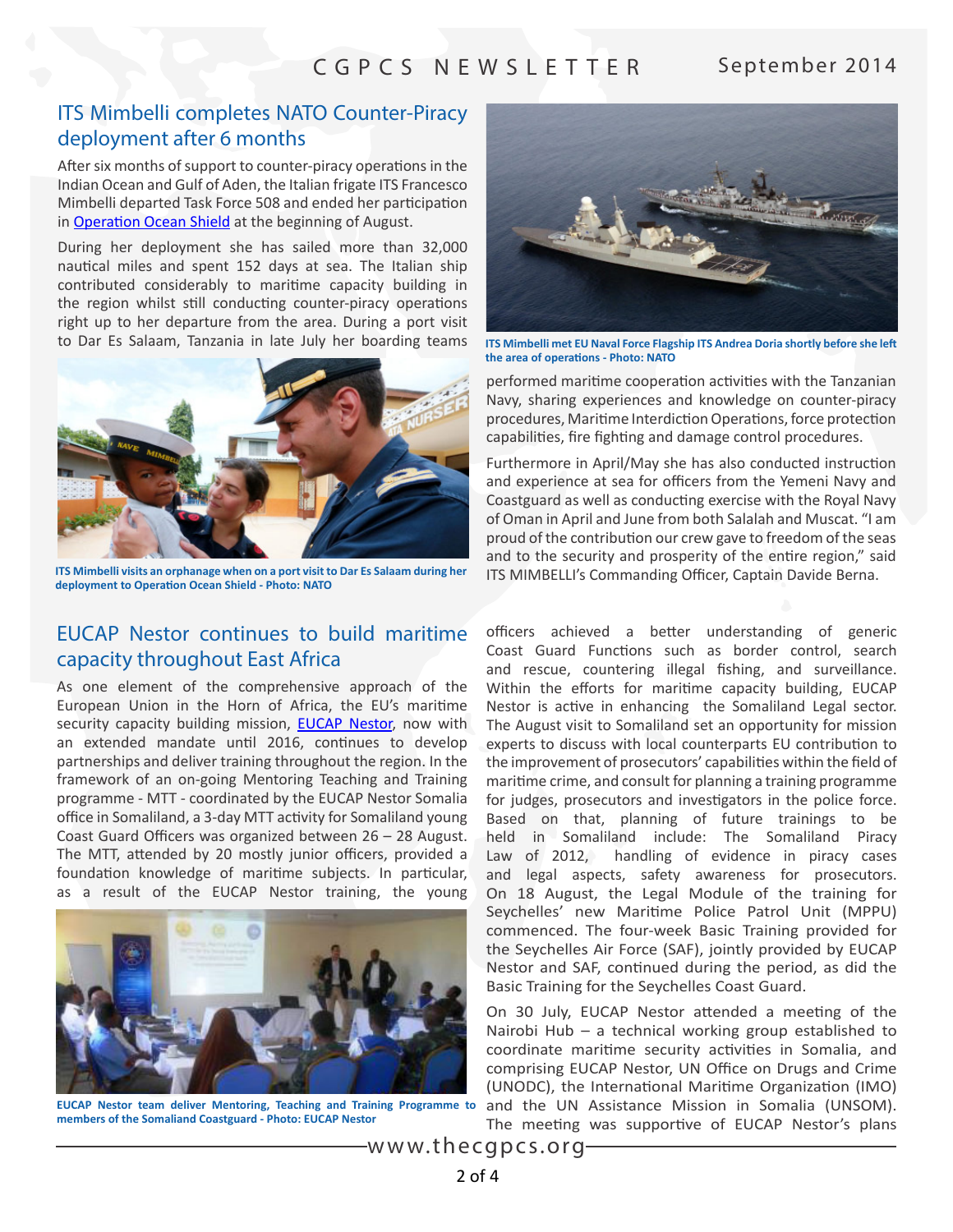### CGPCS NEWSLETTER September 2014

to deliver basic training and light equipment to the Federal Government of Somalia (FGS) Coast Guard. From a legal perspective, preparations are ongoing for the first EUCAP Nestor Regional Law Drafting Conference to be held on 7-8 October. The aim of the event is to bring together senior law drafting experts from around the Horn of Africa and Western Indian Ocean to share knowledge and best practices to enhance drafting capacities, particularly in relation to maritime security and criminal law. **Members of EUCAP Nestor Seychelles Country Team with the Evidence Handling** 



**Guide presented to the Seychelles Forces - Photo: EUCAP Nestor**

## Piracy Effort

Japan is one of the **[Combined Maritime Forces](http://combinedmaritimeforces.com/)** more recent members and has made a significant impact in CMF counterpiracy efforts since they joined in late 2013. Their commitment and skill as a maritime nation makes them a valued member in combatting the real threat that remains from piracy, efforts that are developing further following the recent reinterpretation

Since 2009, the Japan Maritime Self Defence Force (JMSDF) NAVAF and MSCHOA can best coordinate training opportunities has conducted counter-piracy operations, patrolling the incountries that are affected by piracy on the East African coast. Internationally Recommended Transit Corridor, in the Gulf of Aden. As part of their commitment to help protect global The first day of the visit involved a OHQ tour along with maritime commerce and secure freedom of navigation with meetings to discuss current efforts and future NAVAF/ along other international naval forces, the JMSDF has committed MSCHOA areas of cooperation. Commander Dan Moritsch, two destroyers and two Djibouti-based Maritime Patrol NAVAF's South and East Africa Regional Engagement Team and Reconnaissance Aircraft to support these efforts. Their Leader commented "Our group was very impressed with the

Destroyer, became the first Japanese Ship to formally wanting to eradicate piracy in the Horn of Africa. It was great support CMF. This decision was taken in recognition to see." Additionally, each group presented background that counter-piracy operations could be more efficiently briefs on their command's organization and mission. delivered within the multi-national Combined Task Force 151 and in cooperation with related EU and NATO missions. On day two, the NAVAF group met with personnel from

provide MPRA assets. The surveillance provided by these air to be a multi-faceted effort with military as well as civilian assets is a crucial element in disrupting and deterring piracy stakeholders, the group was fortunate enough to meet with further enhancing their contribution to CMF's operations. As of some of those involved with maritime security at the IMO. July 2014, they have undertaken a total of 1,159 flights in support Topics ranging from the implementation of the Djibouti Code of CMF. Always looking forward, Japan is not content to limit of Conduct, strategies to increase partner nation maritime themselves to their current efforts and will take the lead in CMF's capabilities, training opportunities, and future goals were all counter-piracy efforts by taking command of CTF-151 in 2015. discussed at length.



Six members from US Naval Forces Africa (NAVAF) in Naples, Italy visited the [Maritime Security Center Horn of Africa](http://www.mschoa.org/) (MSCHOA) within the **EU Naval Force** (EU NAVFOR) Operational Headquarters in Northwood, London on 7 August to tour the facilities and meet with MSCHOA and EU NAVFOR personnel.

of their constitution to allow collective self-defence. TheintentofthetripwastogainknowledgeofMSCHOA's counterpiracy role within Operation Atalanta and look for ways that

ships have conducted over 500 escort operations in the Gulf. capabilities of MSCHOA and the professionalism of all those In early December 2013 JS Samidare, a Murasame Class about their mission, but they had a genuine passion for we met. Not only was everyone extremely knowledgeable

In August 2013, the JMSDF decided to extend their efforts and headquarters in London. Since curbing piracy in the HOA needs the International Maritime Organization (IMO) at their

> While there was a lot of useful information presented in the two-day visit, it was the personal introductions that will continue to pay benefits in the future.